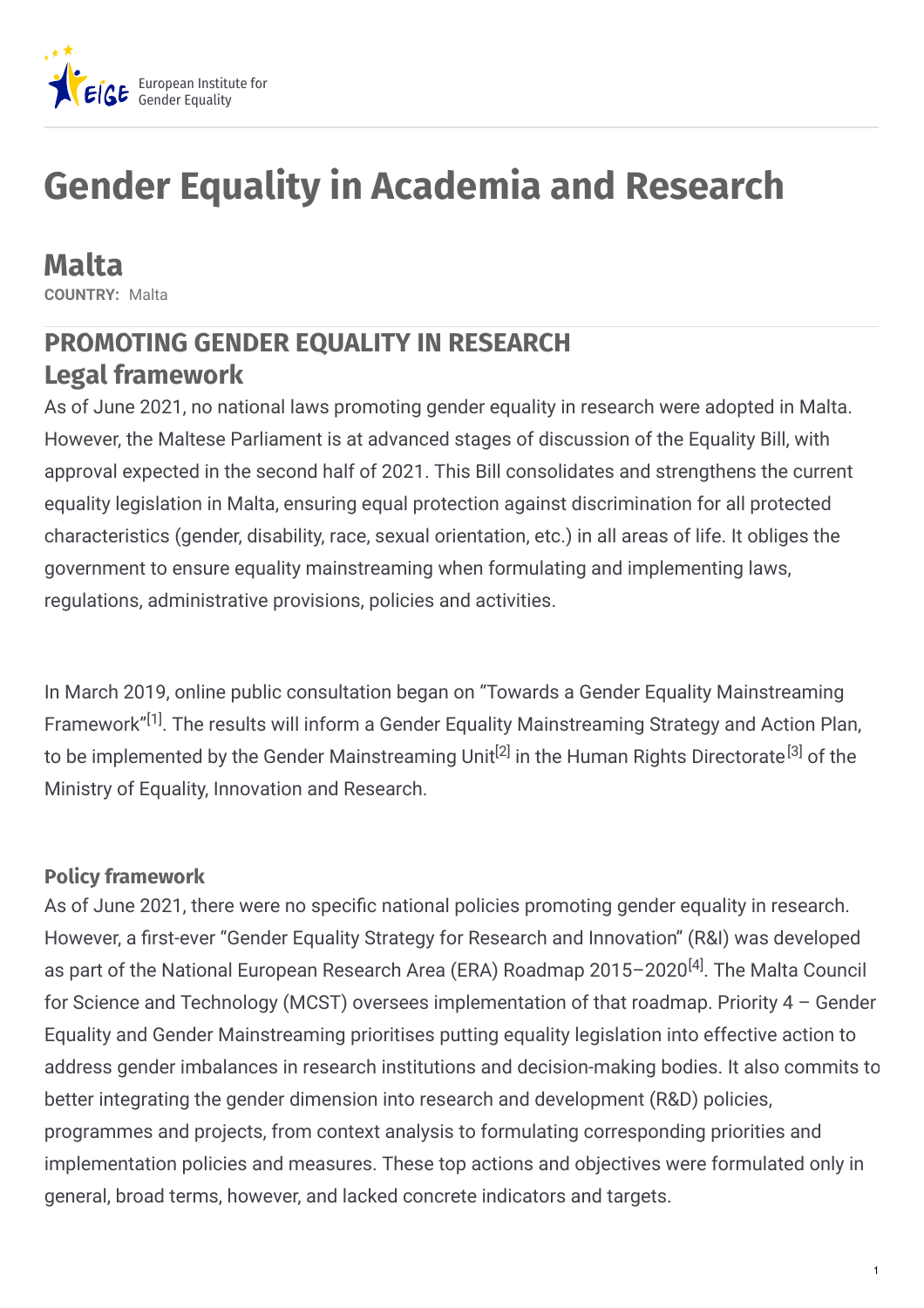### **Other stimulatory initiatives**

The MCST partnered with the University of Malta on the Horizon 2020 project "GENDer equality in the ERA Community To Innovate policy implementatiON" (GENDERACTION<sup>[5]</sup>). The project support Maltese stakeholders to progress towards implementing gender equality in R&I, building new collaborations and capacity in gender equality through participation in training events and mutual learning opportunities with other stakeholders, and advancing gender equality in international cooperation in science, technology and innovation.

The MCST has assisted Malta's higher education institutions (HEIs) in developing their internal policies on gender in R&I, including Gender Equality Plans (GEPs). This action is being implemented through various activities, including Webinar Wednesday (e.g. Gender Issues and Equality Plans in Horizon Europe, broadcast on 30 June 2021).

The National STEM [science, technology, engineering, mathematics] Awards in 2021 <sup>[6]</sup> included a " Women in STEM" category to recognise institutions and individuals contributing to gender equality in STEM. The award is part of the STEM Engagement Working Group. Chaired by the National Interactive Science Centre (Esplora), the Group brings together members from the Malta Council for Science and Technology, the University of Malta, Malta College of Arts, Science and Technology, the Ministry for Education, the Institute for Education, JobsPlus, the National Skills Council, and Tech.mt.

Although not specifically focused on gender equality in research, measures to improve work-life balance are increasingly being adopted in Malta. Examples include extension of maternity leave allowance, additional free childcare centres, tax credits for those using private childcare centres and for women returning to work after an absence of at least five years, etc.. The National Commission for the Promotion of Equality (NCPE) is implementing a number of projects that aim to combat gender stereotypes.

#### **Key actors**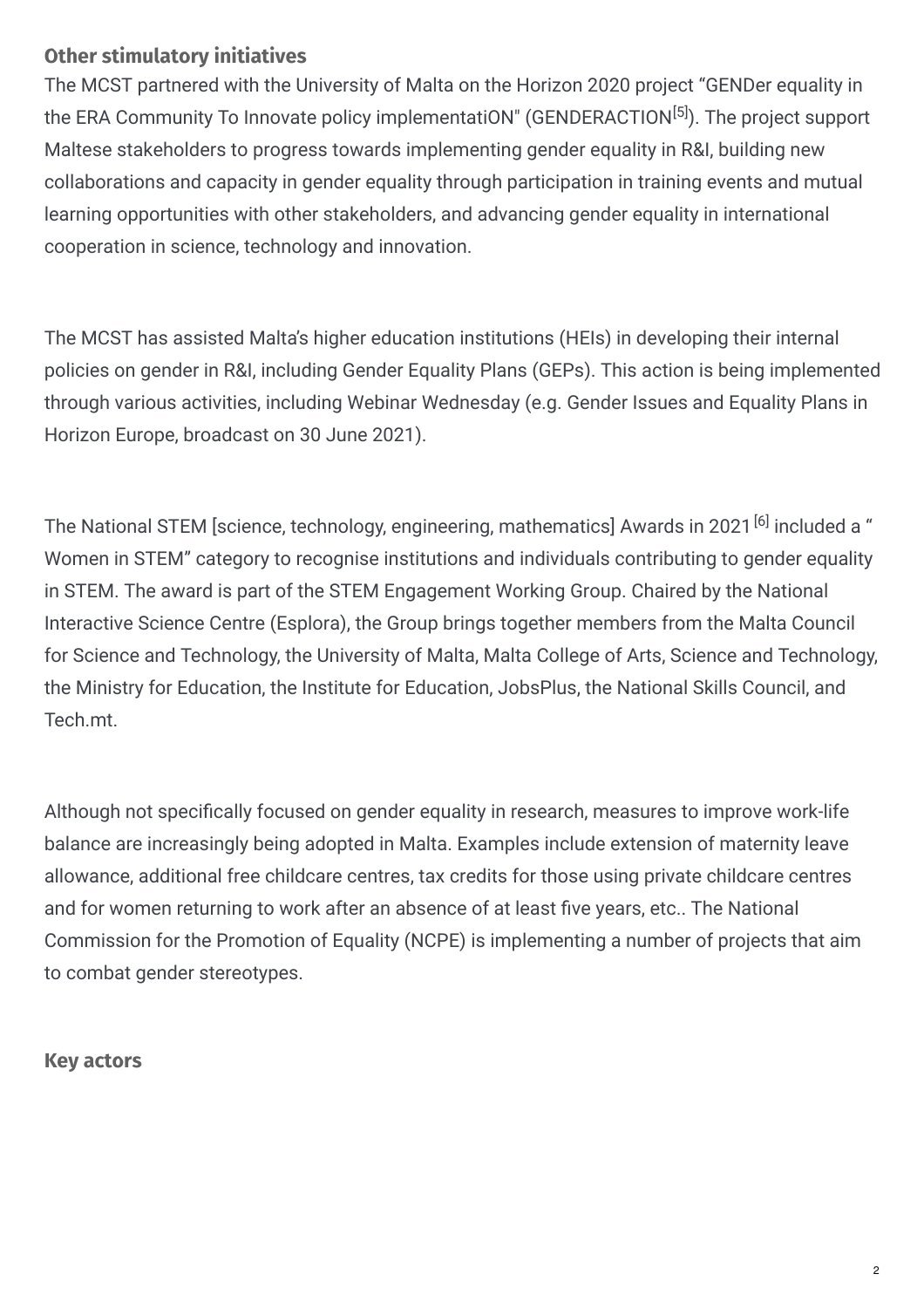Established in 1988, the MCST is the main Maltese public organisation in a position to steer legal, policy and other strategic developments in gender equality in R&I. The MCST is not only a research funding organisation, but is the government body responsible for research policy, promoting scientific research and management of the national research funding programme. It is also the national contact point organisation for the EU Research Framework Programme. The MCST falls within the remit of the Ministry of Equality, Innovation and Research.

# **INITIATIVES FOR GENDER EQUALITY BY RESEARCH PERFORMING ORGANISATIONS**

Malta's universities and research organisations have yet to set up GEPs. Other approaches and initiatives can be highlighted, however.

The University of Malta is one of the main HEIs and research organisations in Malta. Its Gender Equality and Sexual Diversity Committee<sup>[7]</sup> has served as a focal point for gender issues since 1991. The Committee advises the Rector and the Council on gender equality issues. The University's Department of Gender Studies<sup>[8]</sup> is built on three pillars: teaching, research and activism. Finally, a Diploma in Gender, Work and Society<sup>[9]</sup> is available through the Centre of Labour Market Studies at the University. This government-sponsored course is free to students and provides training in gender-related issues, as well as facilitating relevant student research.

## **RELEVANT EXAMPLES OF PRACTICES Gender Equality and Sexual Diversity Committee**

The Gender Equality and Sexual Diversity Committee<sup>[10]</sup> was set up in 1991 as part of the University of Malta. Initially, the main objective was to act as a focal point for gender issues. The Committee is appointed by the University Council and advises the Rector and the Council on issues of gender equality. It reports to the Council each year.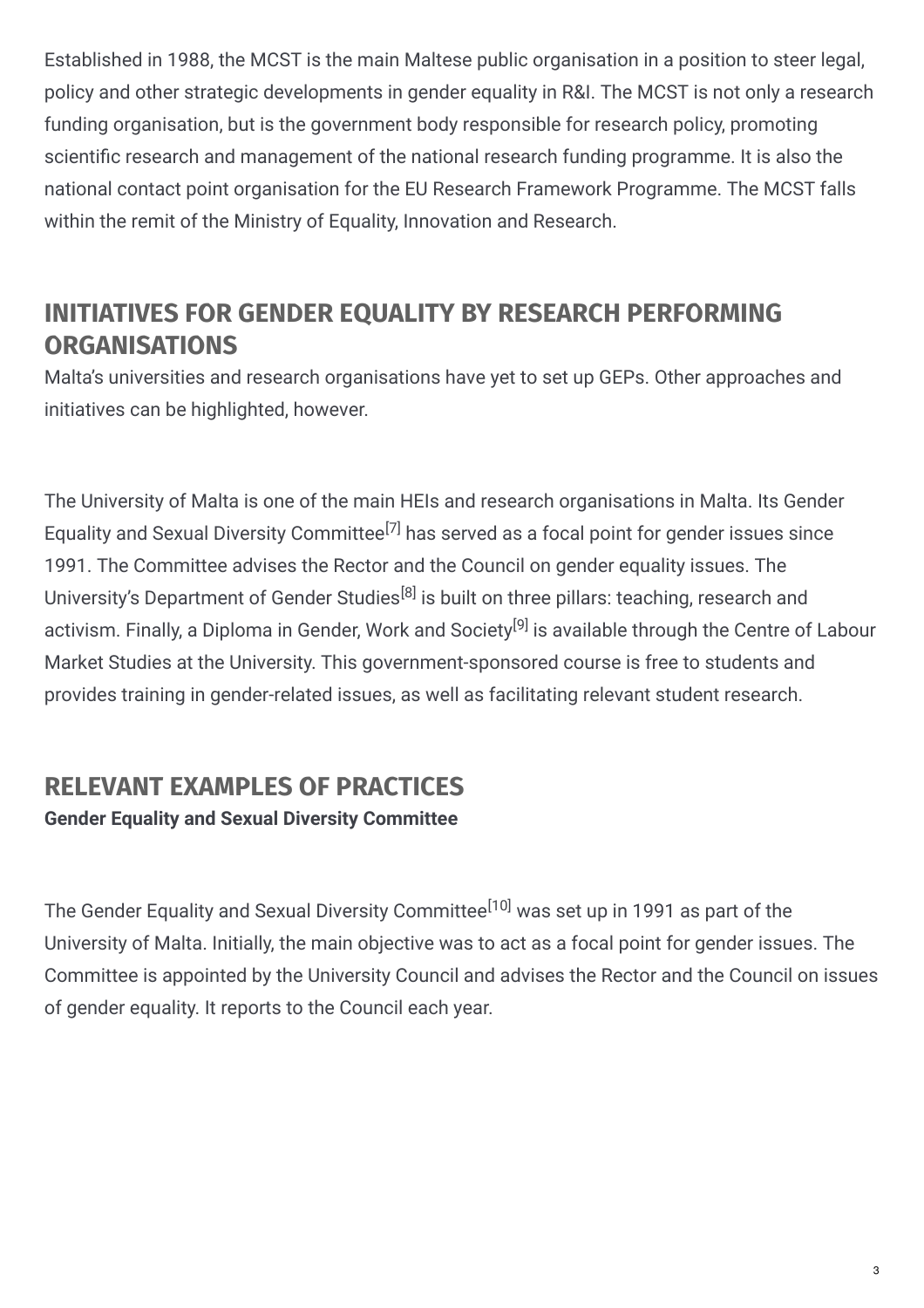The Committee's Policy<sup>[11]</sup> includes a list of legislation and important circulars related to gender equality (particularly equality at work) and is followed by a commitment to the promotion of good employment practice. The Committee works in various areas, such as the identification of sources of unequal opportunities or treatment, and promotes a policy of equal opportunities. It also receives and monitors staff and student complaints of sex-discriminatory practices, recommends an appropriate action, and works closely with sexual harassment advisors. In addition, the Committee promotes teaching and research that reflects the knowledge, experience, and aspirations of both women and men.

Since 2017, the Committee has coordinated the organisation of various activities to promote and build capacity for gender mainstreaming<sup>[12]</sup> in curricula and research. These activities improved awareness and prompted significant elements of gender equality to be introduced in the "University of Malta Strategic Plan 2020-2025"<sup>[13]</sup>. A specific equality plan, organisational structures and resources are now being put in place in order to systematically support gender equality in research.

### **Gender equality in the national R&I funding programme (FUSION)**

The national R&I funding programme, FUSION, is managed by the MCST. The funding rules were revised in 2017 to make the implementation of gender equality the decisive factor in cases where two or more research projects score the same in their evaluation. The specific provision states that "if two or more projects obtain the same mark following evaluation, then [the] MCST shall give priority to that project which provides the best consideration to the implementation of gender equality in the research project".

Despite being in force, the measure has yet to be used, as the MCST has always had sufficient funding to for all projects with the same score. Nevertheless, the MCST intends to keep this measure and it may be used in future.

**Development of cross-curricular programmes**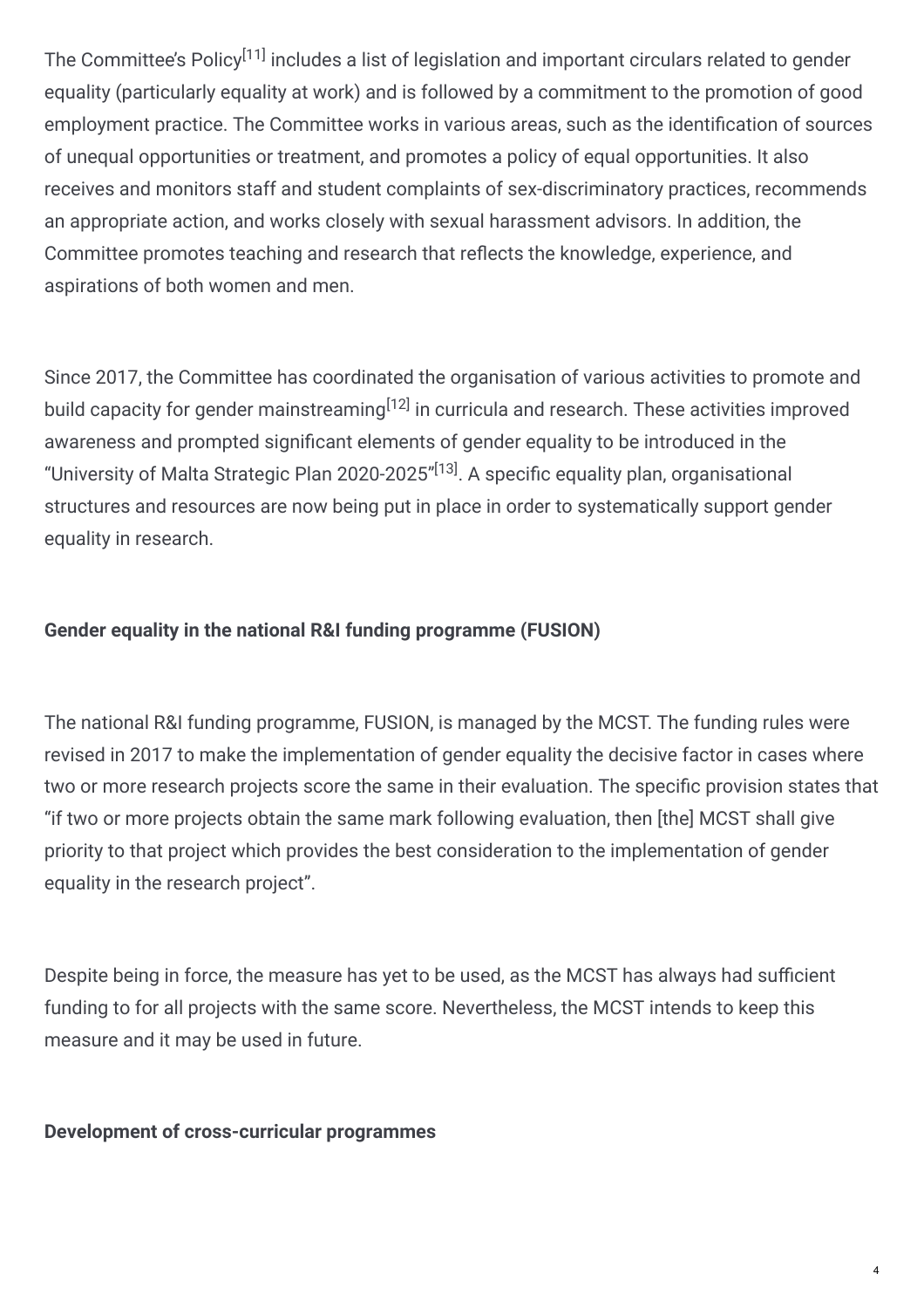Since 2016, the Malta College of Arts, Science and Technology (MCAST) has developed and implemented a number of cross-curricular programmes to expose students to a range of study units, both those traditionally attracting mainly women and those typically attracting men students. This is intended to improve gender balance in the pursuit of scientific studies and careers in Malta.

The take-up of these programmes has been very limited, most likely because students prefer to focus on their own area of study rather than straddling two specialisations.

Other measures, such as increasing the visibility of alumni graduates and role models from the less represented gender when promoting study programmes, have created small but steady improvements in the gender-balanced take-up of various study programmes at MCAST.

#### **Footnotes**

[1] [https://meae.gov.mt/en/Public\\_Consultations/MEAE/Pages/Consultations/Tow...](https://meae.gov.mt/en/Public_Consultations/MEAE/Pages/Consultations/Towards-a-Gender-Equality-Mainstreaming-Framework.aspx)

[2] [https://humanrights.gov.mt/en/Pages/Gender%20Equality/About-Us0421-2266....](https://humanrights.gov.mt/en/Pages/Gender Equality/About-Us0421-2266.aspx)

[3] <https://humanrights.gov.mt/en/Pages/About-Us.aspx>

[4] [https://era.gv.at/public/documents/2897/MT\\_National\\_ERA\\_Roadmap\\_2020.pdf](https://era.gv.at/public/documents/2897/MT_National_ERA_Roadmap_2020.pdf)

[5] <https://genderaction.eu/>

[6] <http://mcst.gov.mt/mcst-news/national-stem-awards-2021/>

[7] <https://www.um.edu.mt/about/gender>

[8] <https://www.um.edu.mt/socialwellbeing/genderstudies>

[9] <https://www.um.edu.mt/courses/overview/UDGWSPTD-2021-2-O>